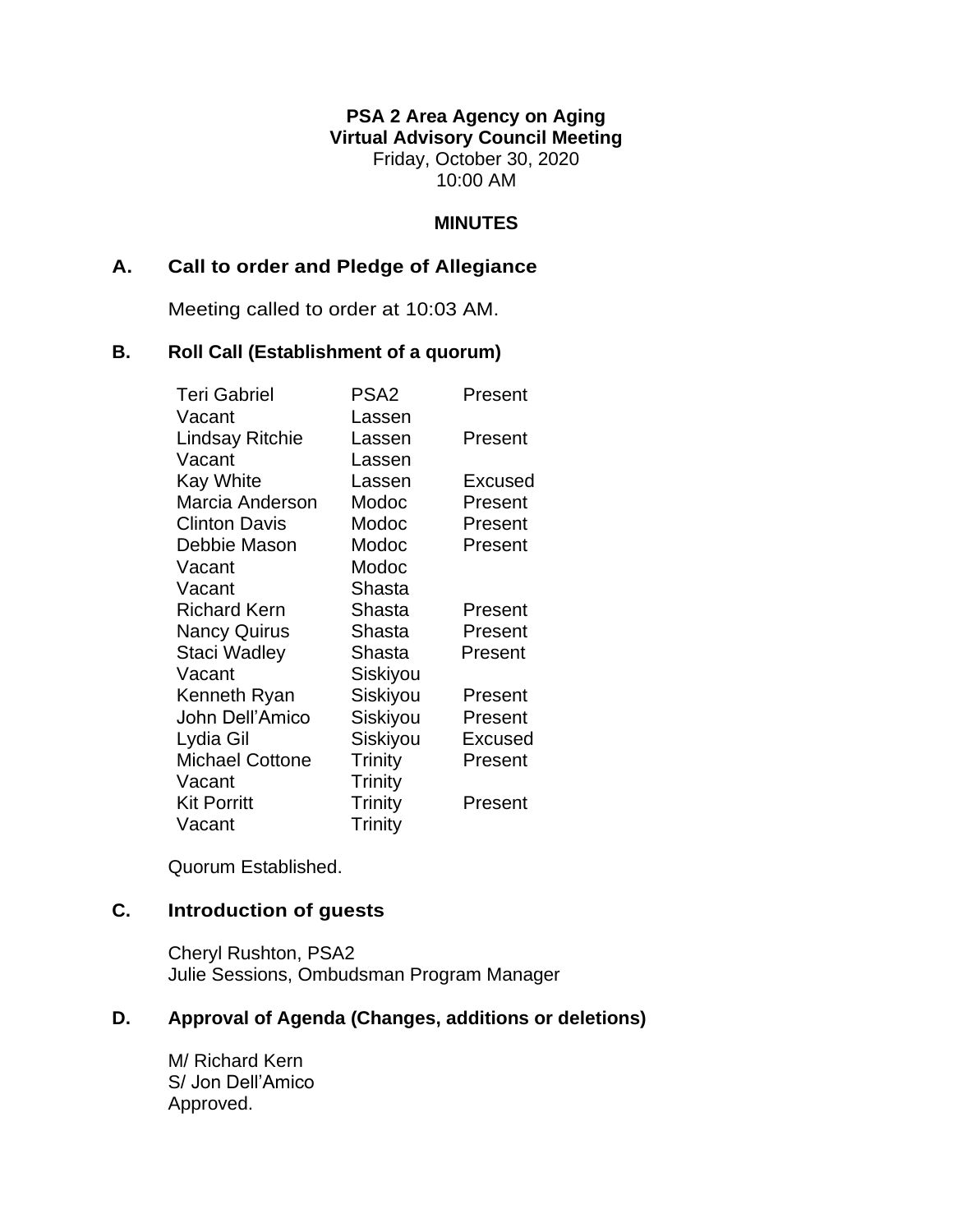## **E. Approval of Meeting Minutes – September 25, 2020**

Correction - Item G HICAP – Newsletter – 'let m know and we will get you added.' Should be 'let Marcia know and we will get you added.'

M/ Nancy Quirus S/ Jon Dell'Amico Approved w/ Correction

#### **F. Open Session / Announcements**

(Opportunity to hear comments from the community and for announcements)

Kit Porritt – Village Movement Webinars – I have many pages of notes that I need to condense and will make available for the next meeting.

Marcia – Tule Lake Resource Center (Modoc) is now offering craft classes for seniors – reservation only – if interested, call Kelly Harris at the senior center in Tule Lake. Funded w/ MHSA funds. They are also in the process of acquiring tax consultation services for seniors.

John Dell'Amico – I checked out Ooma (residential VoIP phone service). For those who have computers, you can get an Ooma box to connect your computer for \$99.99 and a monthly fee of \$9.99.

Staci Wadley – Restarting our transportation on Sunday. Public transportation for Shasta County. We had software problems, then paused due to COVID. It is now reopening with a wheelchair accessible bus. More information at shastaconnect.org. Can download the Shasta Connect app in your app store. Phone number is 530-226-3075.

#### **G. Presentation on Advance Directives – Julie Sessions. Ombudsman Program Manager**

Advance Directives is something I am passionate about from my time in Adult Protective Services.

Advance Healthcare Directive and Financial and Legal Power of Attorney

General Durable Power of Attorney – Designate someone to make financial and legal decisions. Need to have two witnesses sign who are not related to you. If you are in a facility, the Ombudsman has to be involved in the witnessing process.

Advance Healthcare Directive – Make decisions about prolonging life. Can have multiple agents to make decisions for you.

Some people get the Power of Attorney for their parent and think they can take over their parent's life. Option to donate organs.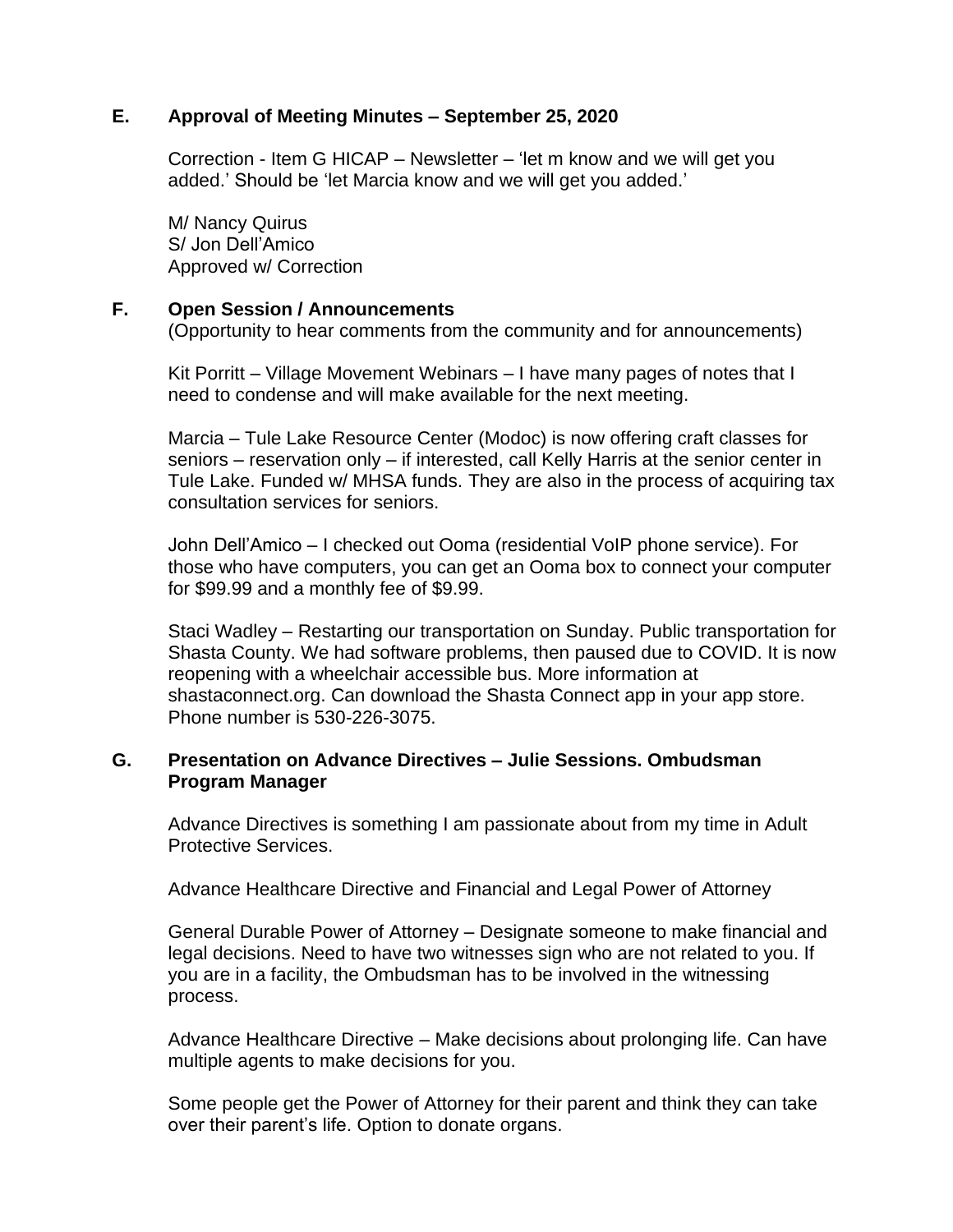Discussion of importance of making your wishes known to your family members so that they do not have to wrestle with those decisions.

# **H. Reports:**

Chairman's Report – Clinton Davis

• Update on Advisory Council Activities

No update.

• Advisory Council Membership Report

Currently have two vacancies in Lassen, one in Modoc, one in Shasta, one in Siskiyou, and two in Trinity. Teri – One was just filled in Siskiyou, approved by the Board of Supervisors.

TACC Report – Clinton Davis, Advisory Council Chairman

• Update on Recent TACC Activities

Working on bylaws. Looking at using Zoom so we can hold meetings without having to travel to Sacramento.

CSL Report – Kenneth Ryan, Senior Senator and Helen Stone, Senior Assembly Woman

• Update on CSL Activities

CSL is on hiatus. They have reappointed their management board and looking at coming back strong next year. They have a list of resolutions they want to get sponsors for. Will get the list out of changes in law that would be good for seniors. Probably won't get any sponsors from our region. If you have contacts in urban areas, you might work to find sponsors in those areas. Hoping we can get the TACC and CSL people working together next year.

Teri – CSL has not received a resignation letter from Helen. CSL is not filling any vacancies due to COVID-19. Her term ends October 2022.

Nutrition Report – Nancy Quirus

• Update on CalFresh Healthy Living Program

Very excited to share that starting October, all participants received a boost in benefits from USDA. A household with one older adult could receive a max benefit of \$200. These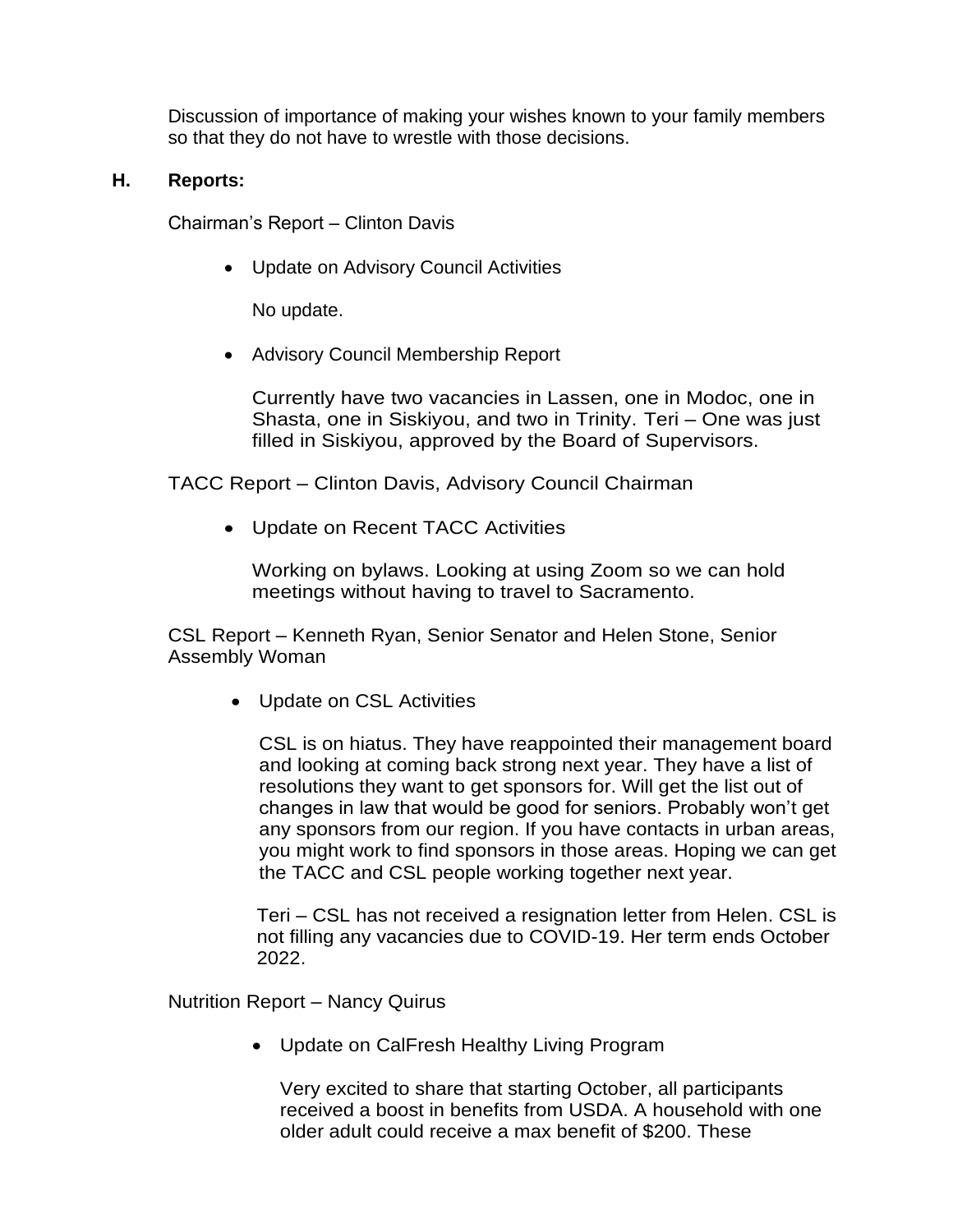increased benefits will help ensure that participants have access to food during this pandemic.

Another effort is underway to increase participation among older adults over the next several months. If you know of a group that includes older adults who might be eligible, please refer them to CalFresh Healthy Living Outreach by calling 530-636-0649.

See handout on food planning that was included in the packet. USDA came out with the handout, called Start Simple with MyPlate Food Planning. Due to COVID-9, more of us are cooking meals at home. There are several tips that encourage menu planning, using a list, being cognizant of perishable items, how much to buy, what to make, and survival in the area of food and meal planning during the pandemic.

Mental Health Services Act (MHSA) Report

• Update on Each County's MHSA Services Activities

Marcia – Modoc County - Posted a survey (due today) to general public and stakeholder asking about demographics. Siskiyou County MHSA funding is being used to expand senior crafts program.

Nancy – Our Shasta Public Health is so focused on slowing the spread of Coronavirus, that I haven't heard a thing with regard to mental health. Teri – I haven't seen any recent notices of MHSA activity going on in Shasta. The count has been focused on COVID-19. I can reach out to get you connected with someone regarding MHSA.

Ad Hoc Committee Reports:

• Update from PSA2 Outreach Committee

On hold. Teri – Marcia has been helping with the PSA2 website. We've run into some snags. I have another volunteer working on updating the website. Should have something soon that we can start using.

• Update from Food Access Committee

Staci – Teri and I need to reschedule the meeting.

• Update from PSA2 Fundraising Committee

On hold.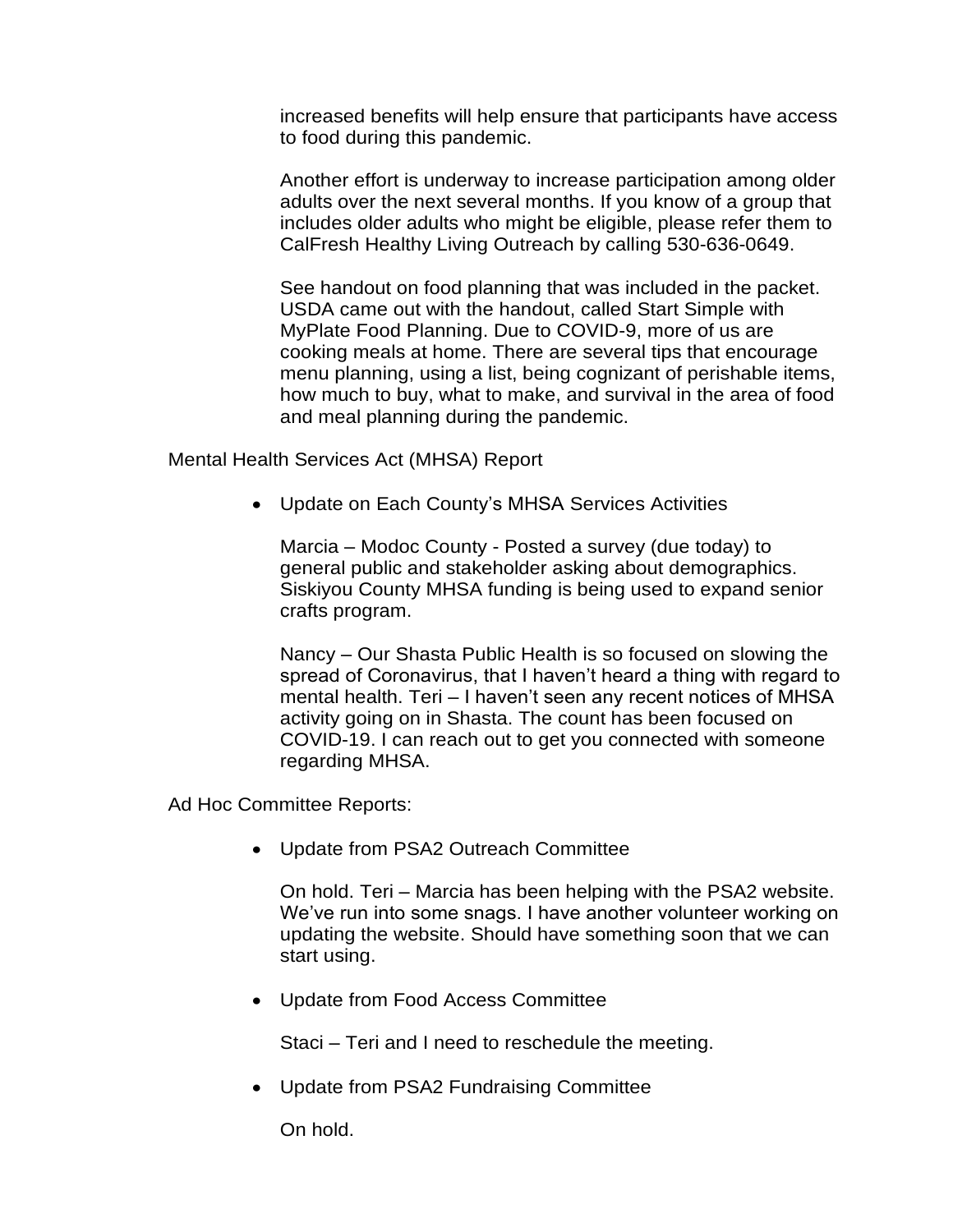# **Director's Report– Teri Gabriel, Executive Director**

• Update on Program Services Due to COVID-19 pandemic

Had a service provider meeting last month. Reopening will be a local decision. CDA is not in a rush to have center reopen, but are allowing service providers to coordinate reopening once they have been in the lowest tier for a number of weeks, have protocols in place, hand sanitizer, etc. Service providers let PSA2 AAA know about plan and it goes to CDA.

Access to facilities – Testing weekly to keep residents safe. Julie has made a direct connection to Public Health in Shasta County.

HICAP is in open enrollment period. Still conducting counseling appointments remotely by phone. Lots of demand for services. We have increased staff and volunteers for the program. Once open enrollment is concluded, we will ask Pam to make a presentation to the Advisory Council.

• Update on Trinity County RFP Process

We had no applicants apply. One letter of interest, but they chose not to follow through. We do plan to restart the RFP process for the next fiscal year in January.

• Update on Community Education Events

We hosted two events in Mt Shasta and Yreka for seniors to drive thru and get meals. Lots of information shared with seniors re PSA2 AAA services, scams, mental health wellness, HICAP.

In Shasta, coordinated with Compass Shining Care for an even there.

We will continue to use drive thru events, as well as supporting programs doing home delivered meals.

• Other Agency Activity

Preparing for holiday season. Will continue prepping for next year and looking at updating the Area Plan.

# **I. Discussion on End of Life Planning Resources**

Cheryl contacted the Neptune Society, which is a for-profit organization.

Teri – Another option, which is a non-profit and contracted PSA2 service, is Legal Services of Northern California. They have an estate planning booklet and information guide that we can share with everyone. The booklet covers estate planning, common misconceptions, wills, trusts, advance directives, financial